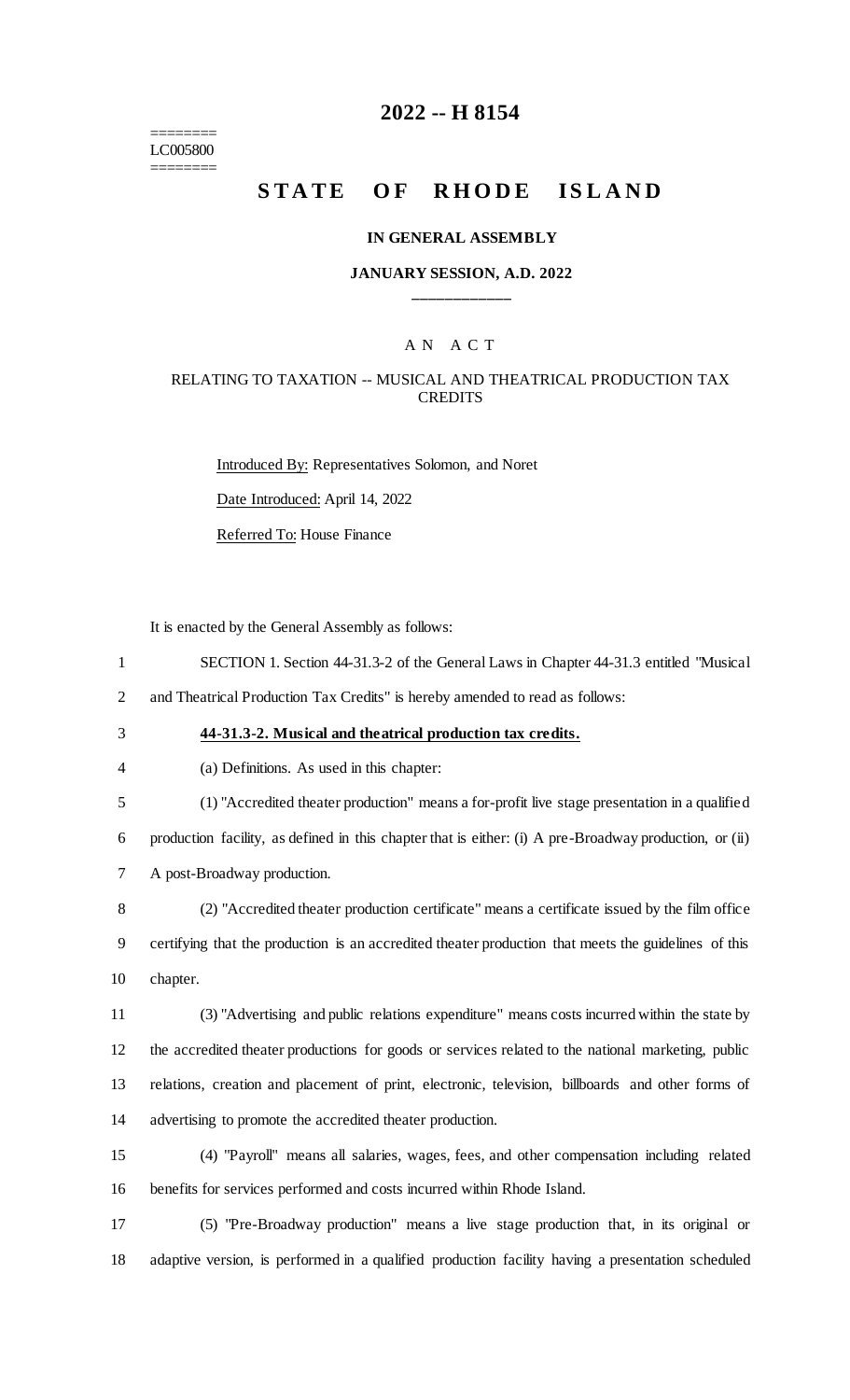1 for Broadway's theater district in New York City within  $(12)$  thirty-six (36) months after its Rhode Island presentation.

- (6) "Post-Broadway production" means a live stage production that, in its original or adaptive version, is performed in a qualified production facility and opens its U.S. tour in Rhode Island after a presentation scheduled for Broadway's theater district in New York City.
- 

 (7) "Production and performance expenditures" means a contemporaneous exchange of cash or cash equivalent for goods or services related to development, production, performance, or operating expenditures incurred in this state for a qualified theater production including, but not limited to, expenditures for design, construction and operation, including sets, special and visual effects, costumes, wardrobes, make-up, accessories; costs associated with sound, lighting, staging, payroll, transportation expenditures, advertising and public relations expenditures, facility expenses, rentals, per diems, accommodations and other related costs.

 (8) "Qualified production facility" means a facility located in the state of Rhode Island in which live theatrical productions are, or are intended to be, exclusively presented that contains at least one stage, a seating capacity of one thousand (1,000) or more seats, and dressing rooms, storage areas, and other ancillary amenities necessary for the accredited theater production.

 (9) "Resident" or "Rhode Island resident" means, for the purpose of determination of eligibility for the tax incentives provided by this chapter, an individual who is domiciled in the state of Rhode Island or who is not domiciled in this state but maintains a permanent place of abode in this state and is in this state for an aggregate of more than one hundred eighty-three (183) days of the taxable year, unless the individual is in the armed forces of the United States.

 (10) "Rhode Island film and television office" means the office within the department of administration that has been established in order to promote and encourage the locating of film and television productions within the state of Rhode Island. The office is also referred to as the "film office."

 (11)(i) "Transportation expenditures" means expenditures for the packaging, crating, and transportation both to the state for use in a qualified theater production of sets, costumes, or other tangible property constructed or manufactured out of state, and/or from the state after use in a qualified theater production of sets, costumes, or other tangible property constructed or manufactured in this state and the transportation of the cast and crew to and from the state. Such term shall include the packaging, crating, and transporting of property and equipment used for special and visual effects, sound, lighting and staging, costumes, wardrobes, make-up, and related accessories and materials, as well as any other performance or production-related property and equipment.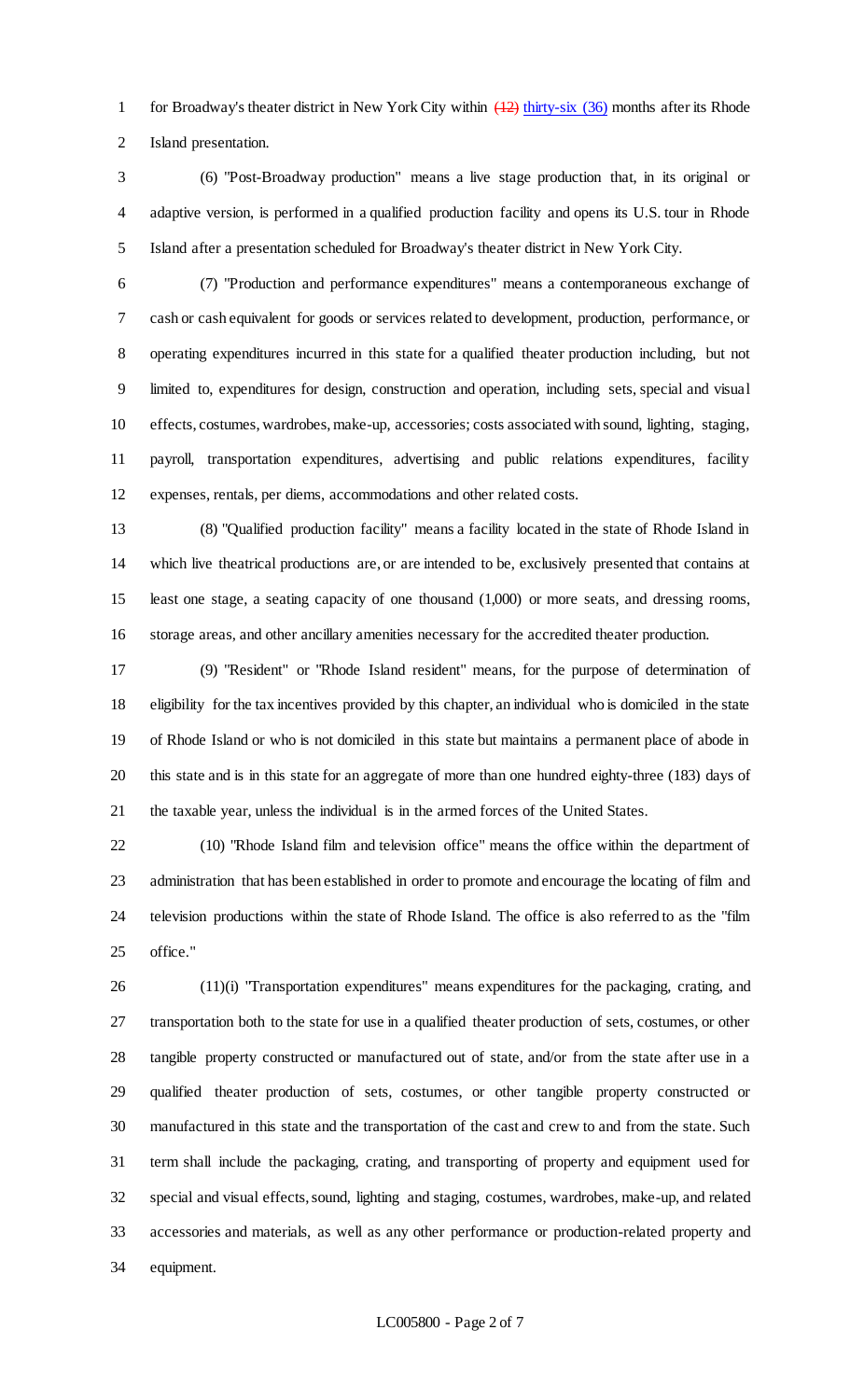(ii) Transportation expenditures shall not include any costs to transport property and equipment to be used only for filming and not in a qualified theater production, any indirect costs, and expenditures that are later reimbursed by a third party; or any amounts that are paid to persons or entities as a result of their participation in profits from the exploitation of the production.

(b) Tax credit.

 (1) Any person, firm, partnership, trust, estate, or other entity that receives an accredited theater production certificate shall be allowed a tax credit equal to thirty percent (30%) of the total production and performance expenditures and transportation expenditures for the accredited theater production and to be computed as provided in this chapter against a tax imposed by chapters 11, 12, 13, 14, 17, and 30 of this title. Said credit shall not exceed five million dollars (\$5,000,000) and shall be limited to certified production costs directly attributable to activities in the state and transportation expenditures defined above. The total production budget shall be a minimum of one hundred thousand dollars (\$100,000).

 (2) No more than fifteen million dollars (\$15,000,000) in total may be issued for any tax year for motion picture tax credits pursuant to chapter 31.2 of this title and/or musical and theatrical production tax credits pursuant to this chapter. Said credits shall be equally available to motion picture productions and musical and theatrical productions. No specific amount shall be set aside for either type of production.

 (3) The tax credit shall be allowed against the tax for the taxable period in which the credit is earned and can be carried forward for not more than three (3) succeeding tax years.

 (4) Credits allowed to a company that is a subchapter S corporation, partnership, or a limited-liability company that is taxed as a partnership, shall be passed through respectively to persons designated as partners, members, or owners on a pro rata basis or pursuant to an executed agreement among such persons designated as subchapter S corporation shareholders, partners, or members documenting an alternate distribution method without regard to their sharing of other tax or economic attributes of such entity.

 (5) If the company has not claimed the tax credits in whole or part, taxpayers eligible for the tax credits may assign, transfer, or convey the tax credits, in whole or in part, by sale or otherwise, to any individual or entity and the assignee of the tax credits that has not claimed the tax credits in whole or part may assign, transfer, or convey the tax credits, in whole or in part, by sale or otherwise, to any individual or entity. The assignee of the tax credits may use acquired credits to offset up to one hundred percent (100%) of the tax liabilities otherwise imposed pursuant to chapter 11, 12, 13 (other than the tax imposed under § 44-13-13), 14, 17, or 30 of this title. The assignee may apply the tax credit against taxes imposed on the assignee for not more than three (3)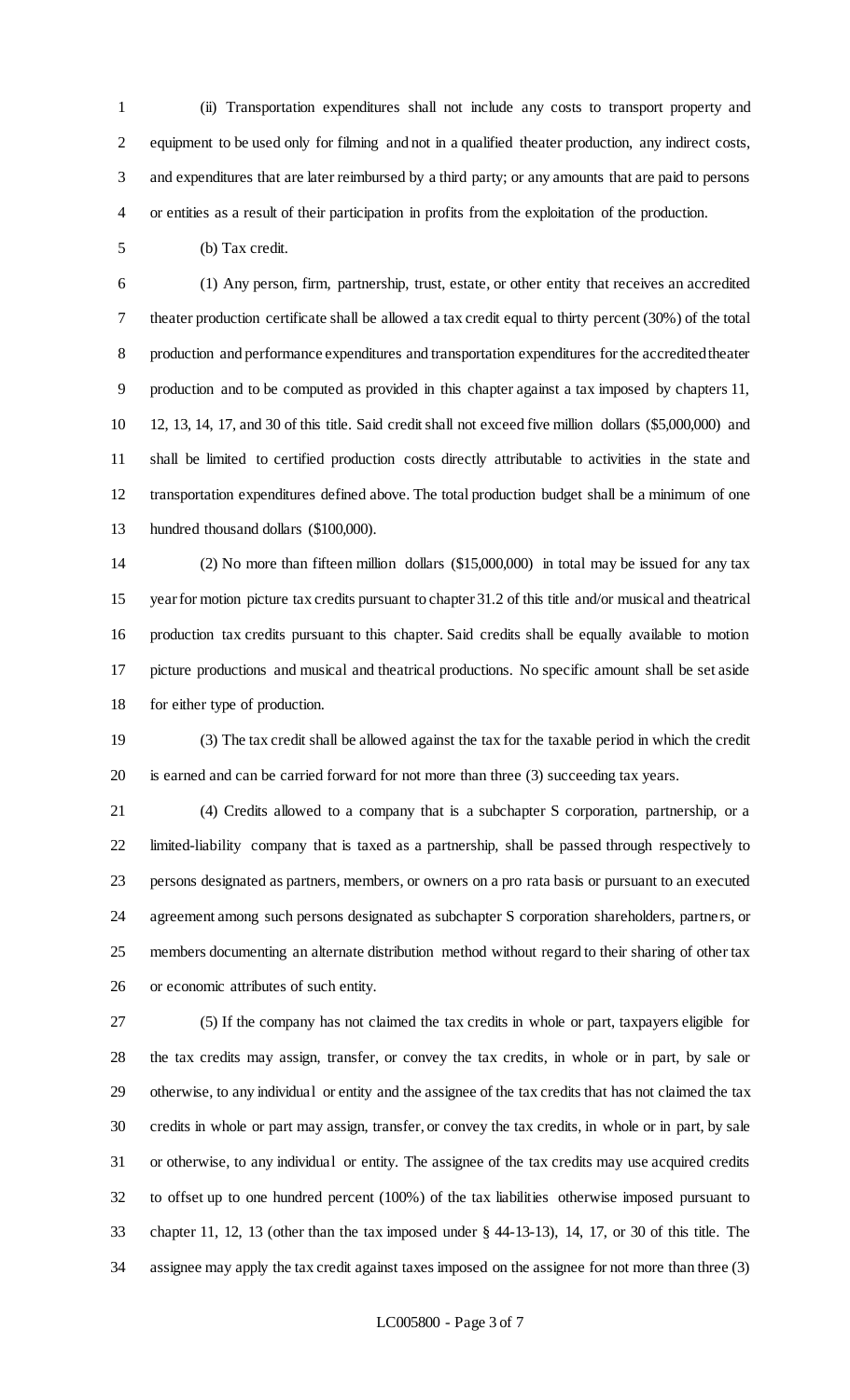succeeding tax years. The assignor shall perfect the transfer by notifying the state of Rhode Island division of taxation, in writing, within thirty (30) calendar days following the effective date of the transfer and shall provide any information as may be required by the division of taxation to administer and carry out the provisions of this section.

 (6) For purposes of this chapter, any assignment or sales proceeds received by the assignor for its assignment or sale of the tax credits allowed pursuant to this section shall be exempt from this title.

 (7) In the case of a corporation, this credit is only allowed against the tax of a corporation included in a consolidated return that qualifies for the credit and not against the tax of other corporations that may join in the filing of a consolidated tax return.

(c) Certification and administration.

 (1) The applicant shall properly prepare, sign, and submit to the film office an application for initial certification of the theater production. The application shall include the information and data as the film office deems reasonably necessary for the proper evaluation and administration of the application, including, but not limited to, any information about the theater production company and a specific Rhode Island live theater or musical production. The film office shall review the completed application and determine whether it meets the requisite criteria and qualifications for the initial certification for the production. If the initial certification is granted, the film office shall issue a notice of initial certification of the accredited theater production to the theater production company and to the tax administrator. The notice shall state that, after appropriate review, the initial application meets the appropriate criteria for conditional eligibility. The notice of initial certification will provide a unique identification number for the production and is only a statement of conditional eligibility for the production and, as such, does not grant or convey any Rhode Island tax benefits.

 (2) Upon completion of an accredited theater production, the applicant shall properly prepare, sign, and submit to the film office an application for final certification of the accredited theater production. The final application shall also contain a cost report and an "accountant's certification." The film office and tax administrator may rely without independent investigation, upon the accountant's certification, in the form of an opinion, confirming the accuracy of the information included in the cost report. Upon review of a duly completed and filed application and upon no later than thirty (30) days of submission thereof, the division of taxation will make a determination pertaining to the final certification of the accredited theater production and the resultant tax credits.

(3) Upon determination that the company qualifies for final certification and the resultant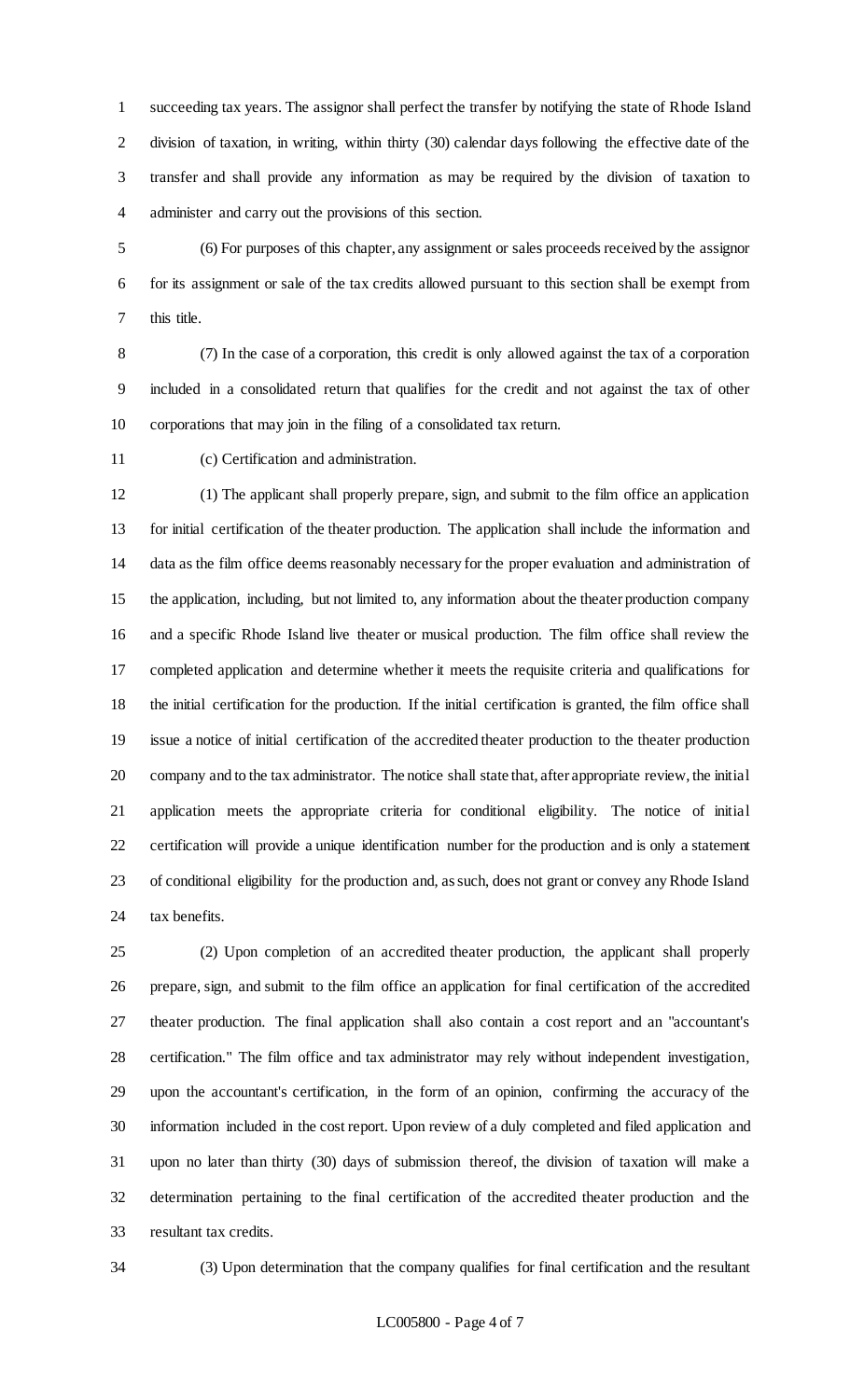tax credits, the tax administrator of the division of taxation shall issue to the company: (i) An 2 accredited theater production certificate; and (ii) A tax credit certificate in an amount in accordance with subsection (b) of this section. A musical and theatrical production company is prohibited from using state funds, state loans, or state guaranteed loans to qualify for the motion picture tax credit. All documents that are issued by the film office pursuant to this section shall reference the identification number that was issued to the production as part of its initial certification.

 (4) The director of the department of administration, in consultation as needed with the tax administrator, shall promulgate rules and regulations as are necessary to carry out the intent and purposes of this chapter in accordance with the general guidelines provided herein for the certification of the production and the resultant production credit.

 (5) If information comes to the attention of the film office that is materially inconsistent with representations made in an application, the film office may deny the requested certification. In the event that tax credits or a portion of tax credits are subject to recapture for ineligible costs and the tax credits have been transferred, assigned, and/or allocated, the state will pursue its recapture remedies and rights against the applicant of the theater production tax credits. No redress shall be sought against assignees, sellers, transferees, or allocates of the credits.

(d) Information requests.

 (1) The director of the film office, and his or her agents, for the purpose of ascertaining the correctness of any credit claimed under the provisions of this chapter, may examine any books, paper, records, or memoranda bearing upon the matters required to be included in the return, report, or other statement, and may require the attendance of the person executing the return, report, or other statement, or of any officer or employee of any taxpayer, or the attendance of any other person, and may examine the person under oath respecting any matter that the director, or his or her agent, deems pertinent or material in administration and application of this chapter and where not inconsistent with other legal provisions, the director may request information from the tax administrator.

 (2) The tax administrator, and his or her agents, for the purpose of ascertaining the correctness of any credit claimed under the provisions of this chapter, may examine any books, paper, records, or memoranda bearing upon the matters required to be included in the return, report, or other statement, and may require the attendance of the person executing the return, report, or other statement, or of any officer or employee of any taxpayer, or the attendance of any other person, and may examine the person under oath respecting any matter the tax administrator or his or her agent deems pertinent or material in determining the eligibility for credits claimed and may request information from the film office, and the film office shall provide the information in all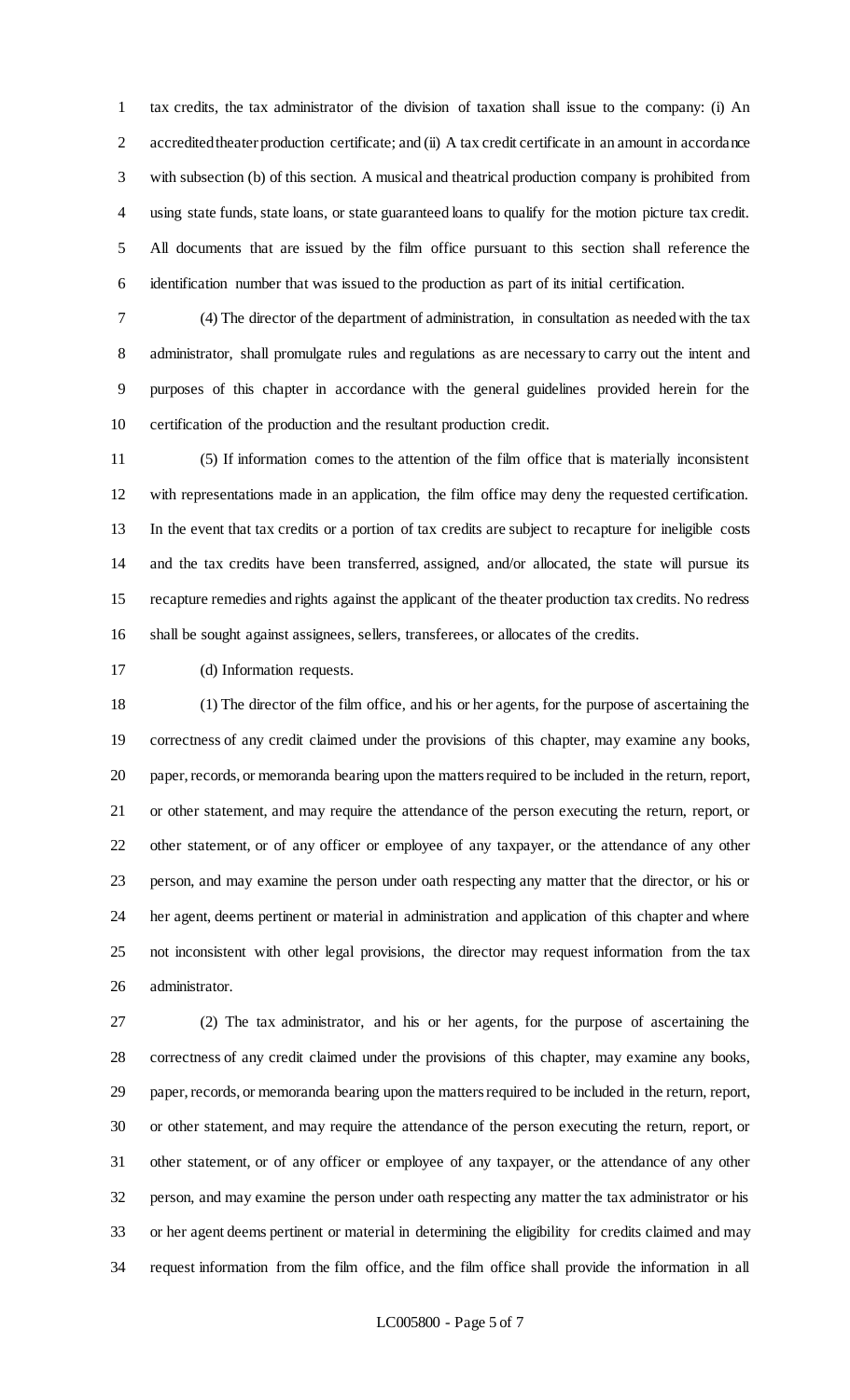- 1 cases to the tax administrator.
- 2 (e) The film office shall comply with the impact analysis and periodic reporting provisions
- 3 of § 44-31.2-6.1.
- 4 SECTION 2. This act shall take effect upon passage.

======== LC005800 ========